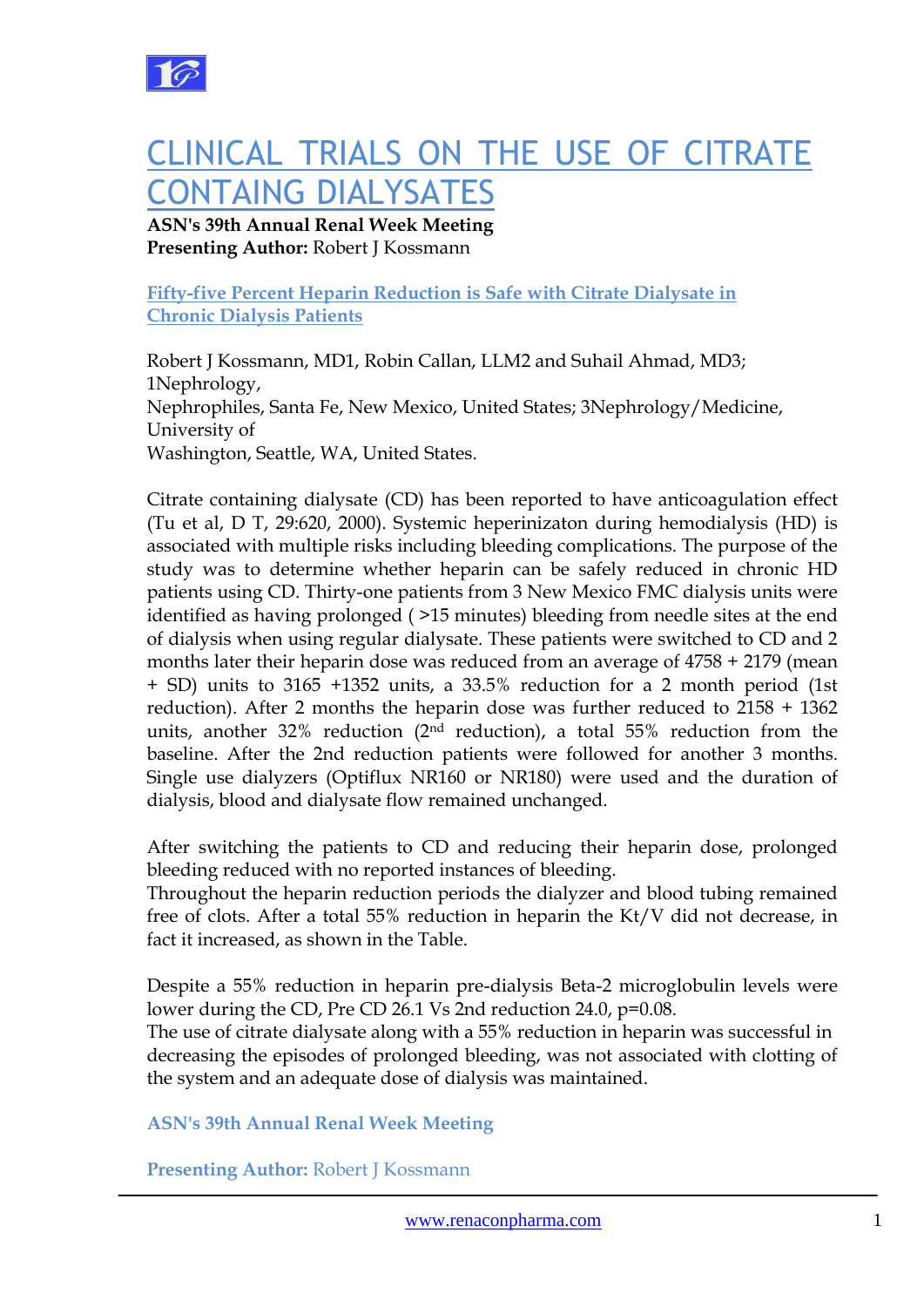

**Title: Increased Dialysis Dose and Decreased Concentration of Beta-2 Microglobulin with Citrate Dialysate**

Robert J Kossmann, MD1, Robin Callan, LLM2 and Suhail Ahmad, MD3. 1Nephrology, Nephrophiles, Santa Fe, New Mexico, United States; And Nephrology/Medicine, University of Washington, Seattle, WA, United States.

Increase in Kt/V was earlier reported with citrate dialysate in 22 patients using reprocessed dialyzers (Ahmad et al, AJKD, 35:493, 2000). The purpose of the present prospective study was to evaluate the effect of citrate dialysate (CD) on Kt/V in a larger number of patients (n=142), on single use dialyzers (Optiflux 180NR and 160NR) and over a longer period (6 months). The Kt/V was compared on regular non-citrate (NCD) dialysate for 6 months (Naturalyte and Granuflo ) with CD (Citrasate) for following 6 months. During the study the dialyzers and dialysis treatment remained unchanged. Patients, 60 F and 82 M, were  $63 + (-14)$ years old (mean + SD) and had been on dialysis for 35 + 29 months.

As shown in Figure 1 the Kt/V increased significantly during the CD use compared to NCD (1.57 + .20 Vs 1.51 + .20, Mean + SD, CD Vs NCD respectively, p < 0.0001). Over the 6 months of CD use there was a decline in predialysis beta-2 microglobulin concentration (28.1 to 25.9,  $p=0.0001$ ). Kt/V in 19 patients was one SD below the population average on NCD. The Kt/V in this group was  $1.19 + 0.12$ on NCD and on CD it increased to  $1.34 + 0.16$  (p<0.0001). The remaining 123 patients the Kt/V values were 1.55 and 1.60 on NCD and CD respectively  $(p<0.0001)$ .

The Kt/V remained unchanged during the 6 months on NCD. **The switch to CD as associated with increase in Kt/V, apparent in the first 3 month of CD.**

The increase in the dose was larger in those patients who had lower Kt/V before the switch.

This study suggests that the **anticoagulation effect of citrate keeps the dialyzer fibers and pores open and is responsible for the increased removal of urea and beta-2 microglobulin.**

**Heparin free citrate dialysis in end stage liver disease (ESLD) patients is well tolerated.**

S. Ahmad1, A. Tu21Nephrology, Medicine, 2Nursing, University of Washington, Seattle, United States

**Background:** Heparin cannot be used for hemodialysis (HD) in patients at high risk of bleeding, but heparin-free dialysis is often associated with clotting, leading to early termination. Citrate- containing dialysate has been successfully used for dialysis without heparin in many acutely ill patients. CD differs from standard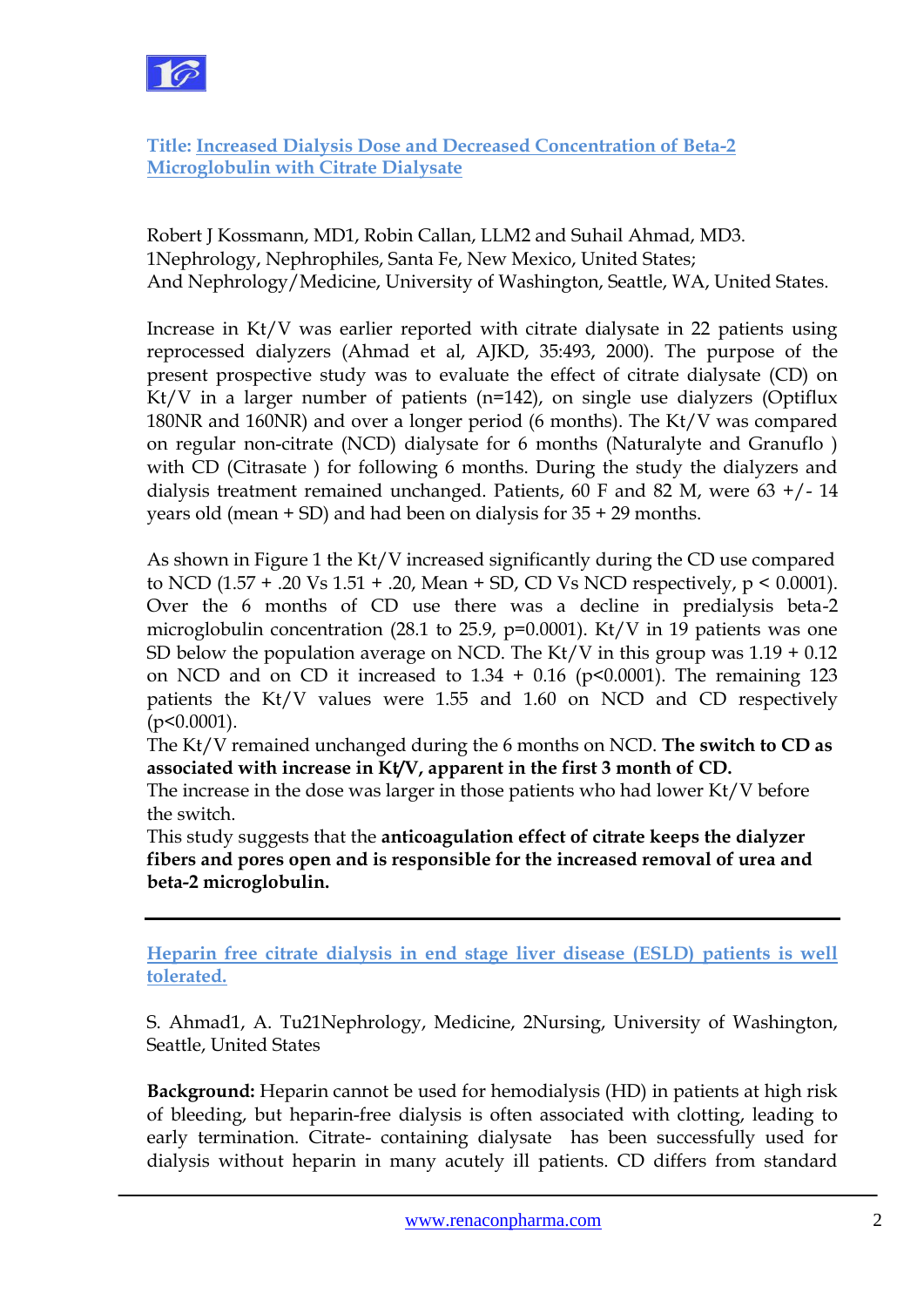

dialysate only in containing 2.4 mEq/l citrate and 0.4 mEq/l acetate in the final dialysate. Since citrate is mainly metabolized in liver, the use of citrate is generally considered inadvisable in the presence of liver failure.

At our institution, acutely ill ESLD patients with renal failure require dialysis either in the intensive care unit or in the operating room during liver transplantation surgery. CD has routinely been used in these acutely ill patients in both settings.

**Objectives:** To study the safety and efficacy of CD in acutely ill patients with fulminant liver failure

**Methods:** We retrospectively analyzed the data in our five most recent patients with ESLD who used CD for their heparin-free HD. Three males and 2 females with average age of 57.8 years (range 32-68) used CD for 22 HD sessions (mean 4.4 treatments/patient), blood bilirubin 12.2  $+/-$  10.8 mg/dl. The length of dialysis ranged 3 to 6 hours (mean 4.12 hrs). Blood and dialysate flow ranged 200-400 (mean 288) and 300-500 (mean 468) ml/min, respectively.

**Results: All treatments were well tolerated without any dialysis related complications** including one 6hr session conducted during liver transplant surgery in the OR. No treatment was terminated due to clotting or increased bleeding. The pre- and post–dialysis blood values are given below:

Ionized Ca and magnesium declined but remained in the normal range. CD was not associated with hypernatremia or increase in anion gap. Thus there was no evidence of accumulation of citrate in these patients, probably because of the low citrate concentration coupled with citrate metabolism in the muscles. Significant increase in bicarbonate and decrease in blood urea nitrogen (BUN) was as expected with HD. In our experience CD is well tolerated in patients with advanced liver failure and bleeding risk and resolves the dilemma of anticoagulation in these patients.

## **Title: HEPARIN REDUCTION WITH CITRATE DIALYSATE**

\_\_\_\_\_\_\_\_\_\_\_\_\_\_\_\_\_\_\_\_\_\_\_\_\_\_\_\_\_\_\_\_\_\_\_\_\_\_\_\_\_\_\_\_\_\_\_\_\_\_\_\_\_\_\_\_\_\_\_\_\_\_\_\_\_\_\_

Suhail Ahmad1, Robin Callan2 and Robert Kossmann3. 1Nephrology, Medicine, University of Washington, Seattle, WA, United States; Nephrophiles, LLC, Santa Fe, New Mexico, United States.

**INTRODUCTION AND AIMS:** Systemic heparinization during hemodialysis (HD) is associated with significant clinical problems. Some patients despite receiving relatively small dose of heparin have constant oozing around the needles during the treatment and/or continue to bleed for a long time after the needles are removed. Citrate containing bicarbonate dialysate (Citrasate®, Advanced Renal Technologies, Bellevue, WA, USA) has been reported to have some anticoagulation properties. Regular bicarbonate dialysate contains acetic acid as acidifying agent (AD) whereas Citrasate contains citric acid with known anticoagulant properties.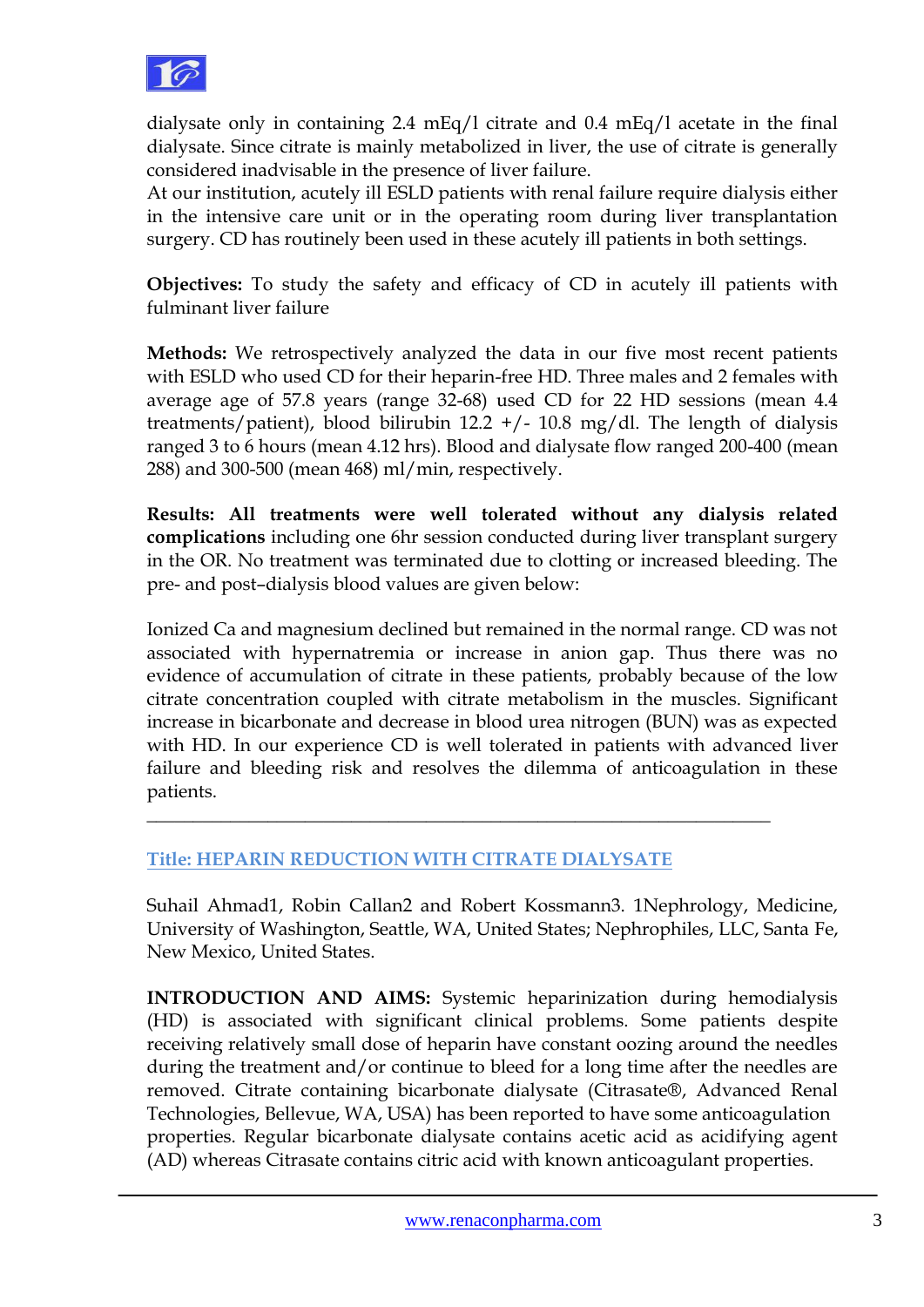

The Aim of the study was to determine whether the use of citrate dialysate (CD) would permit a 30% reduction in heparin dose without increasing the risk of clotting of the dialyzer and dialysis set up and a decrease in the dialysis dose.

**METHODS:** Twenty chronic HD patients (11 females) from Fresenius Medical Care Santa Fe Dialysis Center, Santa Fe, NM, USA were identified to have excessive bleeding problems. These patients took more than 15 minutes to stop bleeding after the needles were removed and two patients also developed sub-conjunctival hemorrhage in addition to prolonged bleeding. They were switched from AD to CD and their heparin dose was reduced by an average of 30%. The AD contained either 4 mEq/l acetate (19 patients) or 8 mEq/l acetate (1 patient). CD contains 2.4 mEq/l citrate and 0.3 mEq/l acetate. The clotting assessed by the examination of the dialyzer and the set up. The dialyzer clotting was further measured by the urea reduction during the treatment and is expressed as Kt/Vurea. The data for two months on AD is compared with data for two months on CD.

**RESULTS:** The reduction in the heparin dose averaged 30% from 4275 + 1758 (mean + SD) during AD to 2970 + 1322 units/treatment during CD. No clotting of dialysis set up was noted on reduced heparin and CD treatments. The Kt/V for the two months on AD and usual heparin were 1.61 + .15 and 1.62 + .15, this remained unchanged during the two months on 30% less heparin on CD, 1.62 + .19 and 1.59 + .17, all p values ns. With a 30% reduction in the heparin dose bleeding episodes decreased.

**CONCLUSIONS: The use of CD permitted a significant reduction in heparin without any increase in clotting** during the treatment, and without any decrease in the dose of dialysis as determined by Kt/Vurea. Based on these results a larger eduction in heparin dose will be studied.

Acknowledgement: The study was supported by Fresenius Medical Care, NA

**Citrate vs. Acetate In Bicarbonate-Based Dialysis Fluid – What Does it Mean Clinically?**

*Prepared by Lars-Göran Nilsson Medical Strategy Director at Gambro Medical & Safety Office*

## **Introduction**

One objective of dialysis is to provide buffer base to neutralize the acids that accumulate in body fluids between dialysis sessions. Today the dominating buffer in dialysis fluid is bicarbonate, which is also the most abundant physiological buffer in plasma [1]. The use of bicarbonate in hemodialysis (HD) fluid is technically challenging as carbonate, the base form of bicarbonate, easily forms precipitates with calcium and magnesium ions that also are present in dialysis fluid.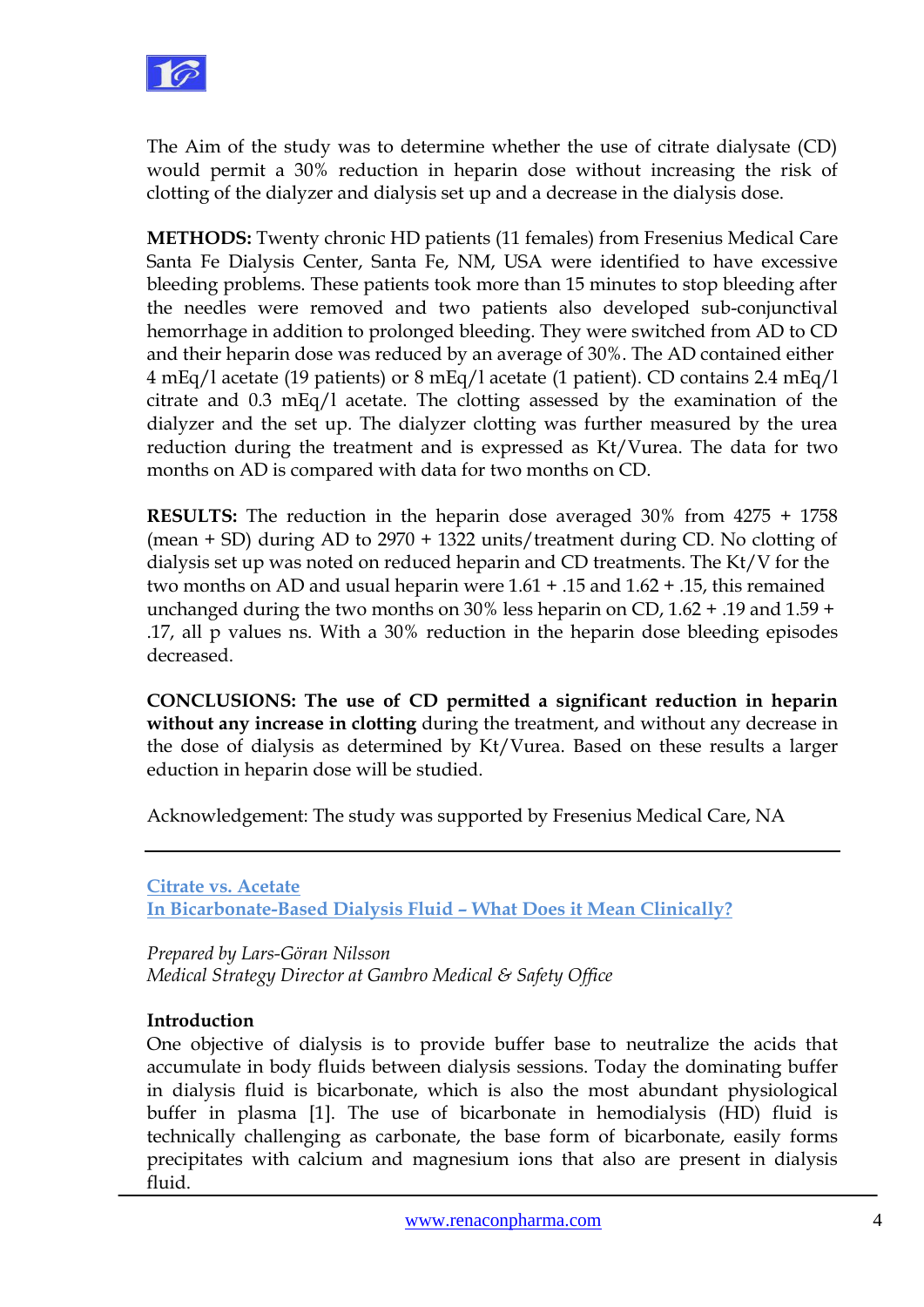

To minimize the risk of precipitate formation sodium bicarbonate is kept separate (B-concentrate) and not mixed with the divalent cations until immediately before use. In addition, the cation-containing concentrate solution (A-concentrate) is acidified to ensure that the prepared dialysis fluid gets a neutral pH that limits the presence of carbonate.

Today, acetic acid is commonly used to acidify the A-concentrate. When such an Aconcentrate is mixed with water and B-concentrate in the fluid path of the dialysis machine acetic acid reacts with bicarbonate to form carbon dioxide and acetate.

Thus, bicarbonatebased dialysis fluid generally contains acetate.

In Europe, it is common to use A-concentrates that give 3–5 mmol/l of acetate in the prepared dialysis fluid, while dialysis fluid in Japan may contain 8–11 mmol/l of acetate.

Alternatives to acidify the A-concentrate have recently become available, responding to reports on acetate intolerance. Citric acid is attractive as replacement for acetic acid as it leads to dialysis fluid containing citrate. Several clinical studies have been conducted with citrate-containing dialysis fluid, showing results that indicate significant patient benefits. In addition, therapy alternatives like acetatefree biofiltration (AFB) have been developed to eliminate the need for acidifier by keeping bicarbonate separate from the dialysis fluid [2].

This paper deals primarily with potential issues of acetate in dialysis fluid and the benefits of substituting citrate for acetate.

**Nephrol Dial Transplant (2010) 1 of 6 doi: 10.1093/ndt/gfq396** Original Article **Anticoagulation during haemodialysis using a citrate-enriched dialysate: a feasibility study** Yuk-Lun Cheng1, Alex W. Yu1, Kwong-Yuen Tsang1, Dilip H. Shah2, Carl M. Kjellstrand2, Siu-Man Wong1, Wai-Yan Lau1, Lap-Man Hau1 and Todd S. Ing2 1Department of Medicine, Alice Ho Miu Ling Nethersole Hospital, Chinese University of Hong Kong, Hong Kong, China and 2Department of Medicine, Hines Veterans Affairs Hospital/Loyola University Medical Center, Hines, IL, USA Correspondence and reprint requests to: Yuk-Lun Cheng; E-mail: [chengyl1@ha.org.hk](mailto:chengyl1@ha.org.hk)

Abstract Background. The feasibility of anticoagulating the extracorporeal circuit during haemodialysis using a simple citrate-enriched dialysate was evaluated in a prospective, randomised, cross-over study of 24 patients who were at high risk for bleeding.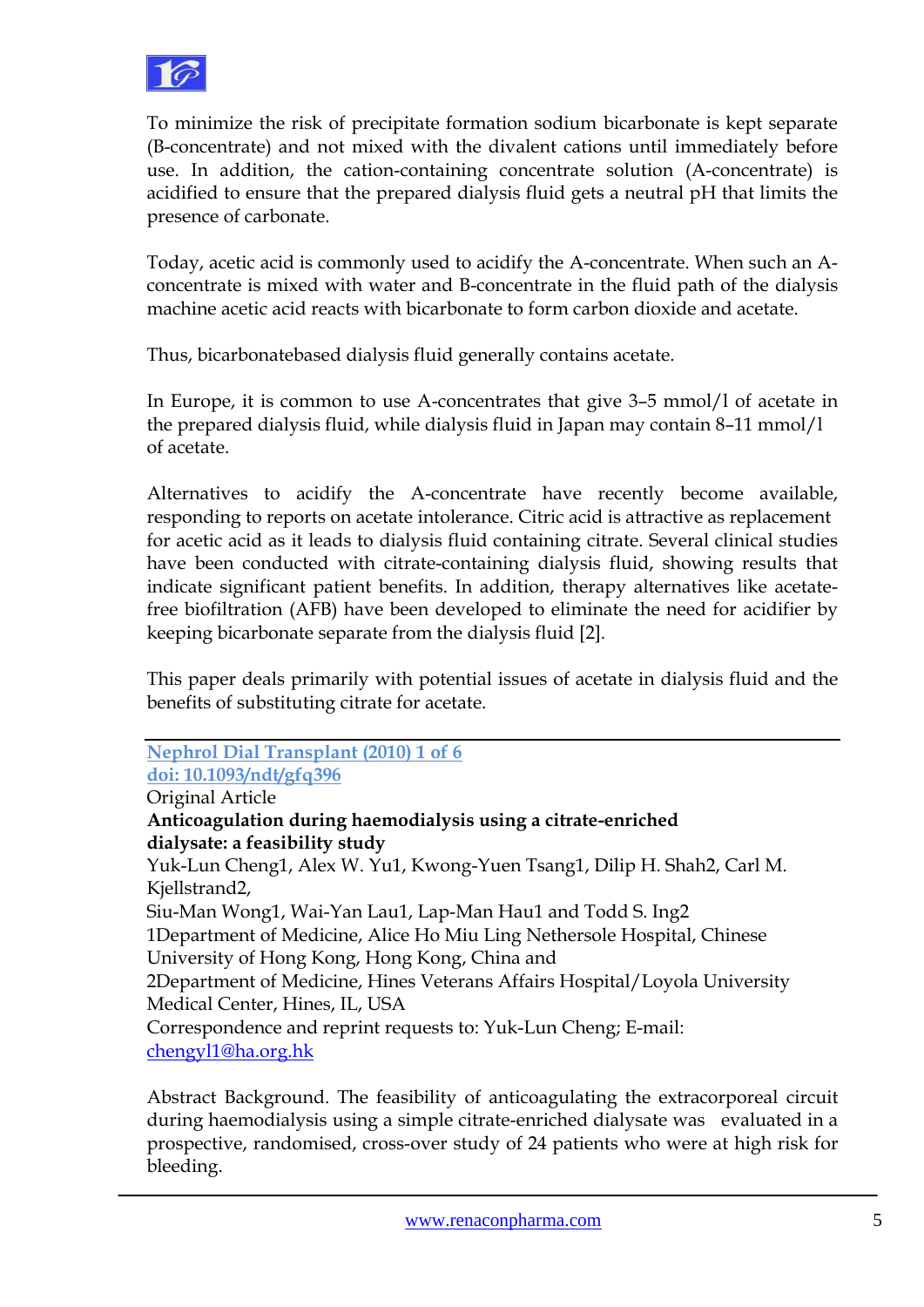

Methods. A dialysate, with a citrate level of 3 mEq/L (1 mmol/L), was generated by adding citrate to the conventional liquid 'bicarbonate concentrate' of a regular, dual-concentrate, bicarbonate-buffered dialysate delivery system. Each of the 24 patients received two dialysis treatments. For anticoagulation of the extracorporeal circuit, one treatment used the citrate-enriched dialysate (Citrate Group),while the other treatment used conventional saline flushing (Saline Group). The order of the two treatments was randomised.

With either method, a heparinized, saline-rinsed dialyserwas used, and no heparin was administered during dialysis.

Results. Ninety-two per cent (22 out of 24) and 100% of patients tolerated the procedure well in the Citrate Group and the Saline Group, respectively. Eight per cent (two out of 24) of the treatments in each group had to be abandoned because of clotting in the extracorporeal circuit. Significantly less thrombus formation in the venous air traps was detected in the Citrate Group. No patients from either group suffered from hypocalcaemic or bleeding complications, but the immediate postdialysis and 0.5-h post-dialysis plasma levels of ionised calcium and of magnesium were slightly lower in the Citrate Group than in the Saline Group.

Conclusions. Our findings suggest that it is feasible to use the present simple citrate-enriched dialysate to dialyse patients safely and effectively. Furthermore, the approach is much simpler than a conventional, intermittent, salineflushing method. Keywords: anticoagulation; bicarbonate concentrate; citrate; dialysate; Haemodialysis.

Bellinzona, Switzerland, 4Department of Hematology, University Hospital of Bern, Bern, Switzerland and 5Division of Nephrology, University Hospital of Lausanne, Lausanne, Switzerland

Lorenzo Alberio - lorenzo.alberio@insel.ch; Michel Burnier -

michel.burnier@chuv.ch\* Corresponding author

Abstract Background: A concentrate for bicarbonate haemodialysis acidified with citrate instead of acetate has been marketed in recent years. The small amount of

**BMC Nephrology**

**Citrate- vs. acetate-based dialysate in bicarbonate haemodialysis: consequences on haemodynamics, coagulation, acid-base status,**

**and electrolytes**

Luca Gabutti\*1, Barbara Lucchini2, Claudio Marone3, Lorenzo Alberio4 and Michel Burnier5

Address: 1Division of Nephrology, Ospedale la Carità, Via Ospedale, 6600 Locarno, Switzerland, 2Department of Internal Medicine, Ospedale la Carità, Locarno, Switzerland, 3Department of Internal Medicine, Ospedale San Giovanni,

Email: Luca Gabutti\* - luca.gabutti@eoc.ch; Barbara Lucchini -

lucchinib@hotmail.com; Claudio Marone - claudio.marone@eoc.ch;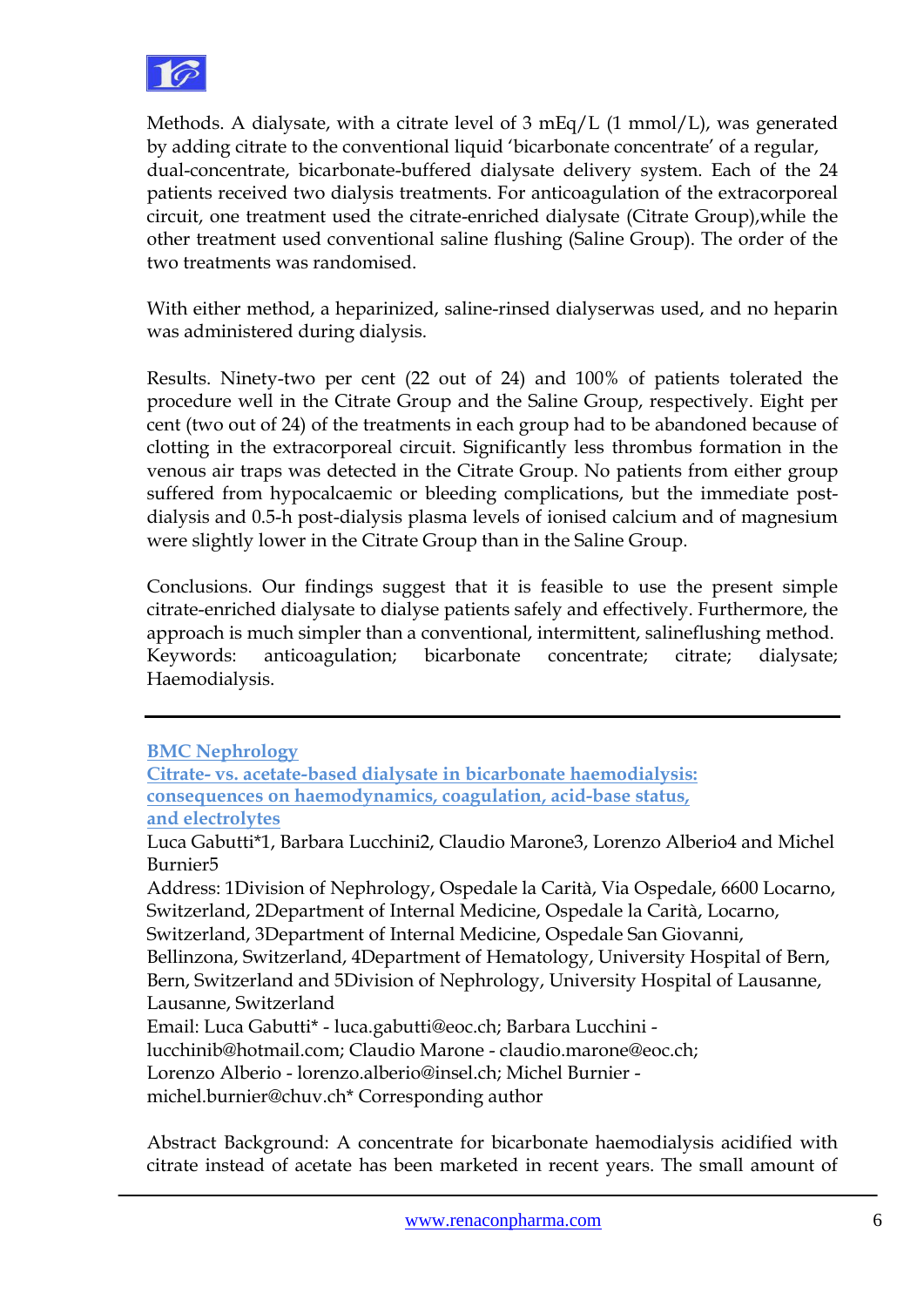

citrate used (one-fifth of the concentration adopted in regional anticoagulation) protects against intradialyser clotting while minimally affecting the calcium concentration. The aim of this study was to compare the impact of citrate- and acetatebased dialysates on systemic haemodynamics, coagulation, acid-base status, calcium balance and dialysis efficiency.

Methods: In 25 patients who underwent a total of 375 dialysis sessions, an acetate dialysate (A) was compared with a citrate dialysate with  $(C<sup>+</sup>)$  or without  $(C)$ calcium supplementation  $(0.25 \text{ mmol/L})$  in a randomised single-blind cross-over study. Systemic haemodynamics were evaluated using pulse-wave analysis.

Coagulation, acid-base status, calcium balance and dialysis efficiency were assessed using standard biochemical markers.

Results: Patients receiving the citrate dialysate had significantly lower systolic blood pressure (BP)  $(-4.3 \text{ mmHg}, p \le 0.01)$  and peripheral resistances (PR)  $(-51$ dyne.sec.cm-5,  $p \leq 0.001$ ) while stroke volume was not increased. In hypertensive patients there was a substantial reduction in BP  $(-7.8 \text{ mmHg}, p \le 0.01)$ . With the C+ dialysate the BP gap was less pronounced but the reduction in PR was even greater  $(-226 \text{ dyne} \cdot \text{sec} \cdot \text{cm} - 5, \, \text{p} \leq 0.001)$ . Analyses of the fluctuations in PR and of subjective tolerance suggested improved haemodynamic stability with the citrate dialysate.

Furthermore, an increase in pre-dialysis bicarbonate and a decrease in pre-dialysis BUN, postdialysis phosphate and ionised calcium were noted. Systemic coagulation activation was not influenced by citrate.

Conclusion: The positive impact on dialysis efficiency, acid-base status and haemodynamics, as well as the subjective tolerance, together indicate that citrate dialysate can significantly contribute to improving haemodialysis in selected patients.

Trial registration: ClinicalTrials.gov NCT00718289 Published: 5 March 2009 BMC Nephrology 2009, 10:7 doi:10.1186/1471-2369-10-7 Received: 1 June 2008 Accepted: 5 March 2009 This article is available from: http://www.biomedcentral.com/1471-2369/10/7 © 2009 Gabutti et al; licensee BioMed Central Ltd. This is an Open Access article distributed under the terms of the Creative Commons Attribution License (http://creativecommons.org/licenses/by/2.0),which permits unrestricted use, distribution, and reproduction in any medium, provided the original work is properly cited.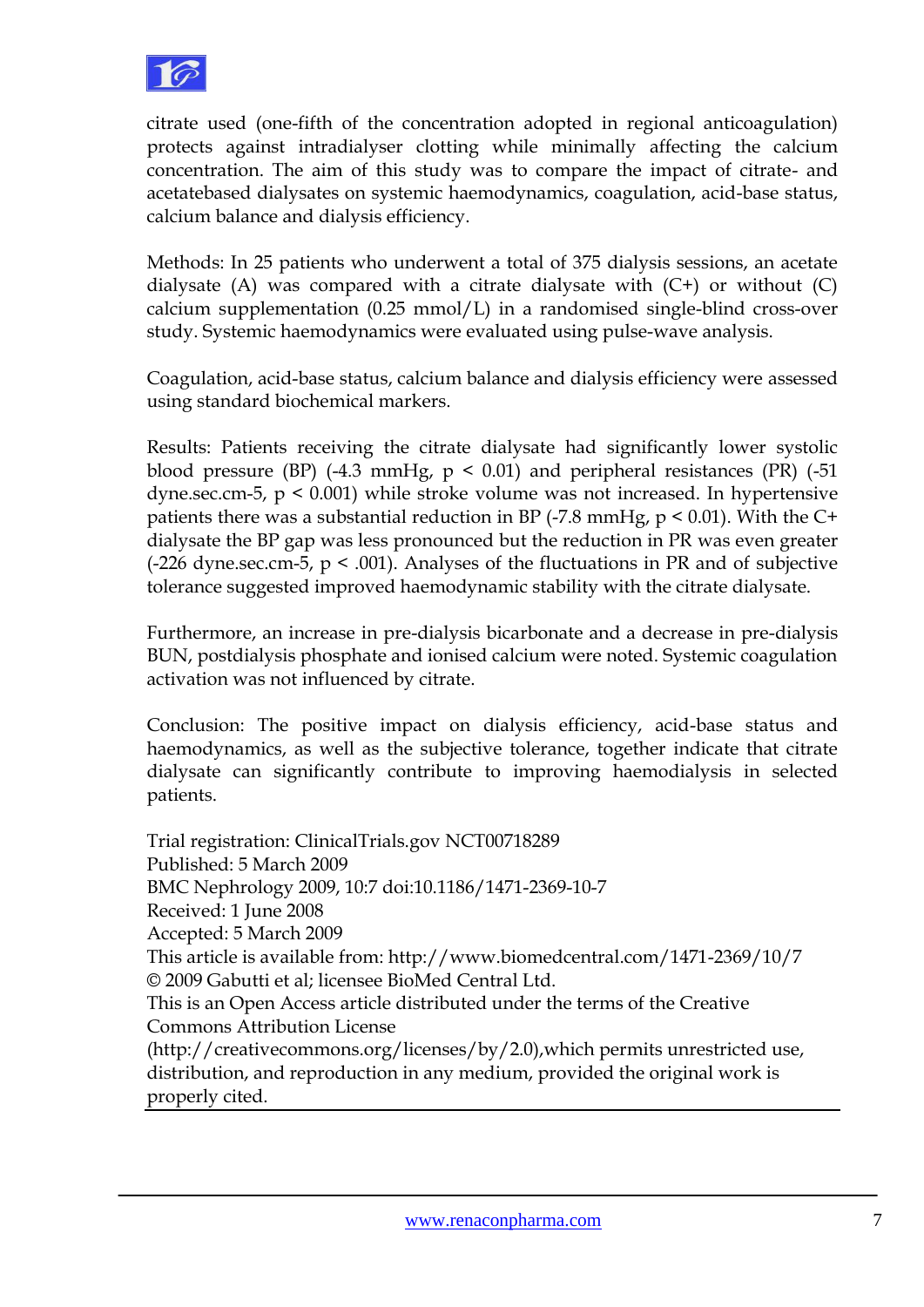

**620 DIALYSIS & TRANSPLANTATION VOLUME 29, NUMBER 10 OCTOBER 2000 Annie Tu, MS, ARNP, CNN; Suhail Ahmad, MD Heparin-Free emodialysis with Citrate-Containing Dialysate in Intensive Care Patients**

Dr. Ahmad is Associate Professor, Department of Medicine, Division of Nephrology, at the University of Washington, Seattle, Washington.Dr. Ahmad is also Medical Director of the Scribner Kidney Center, Seattle.

In 11 acutely ill hemodialysis patients, heparin could not be used for the dialysis treatment.

Over the course of 43 treatments, 3 different methods of heparin-free dialysis were performed and compared.

Dialysis without anticoagulation using "regular" (acetic acid-containing) bicarbonate dialysate was associated with clotting in 6 of 7 treatments (86%), and 5 treatments (71%) had to be discontinued due to clots. A new dialysate (DRYalysate™) containing citric acid as an acidifying agent has recently become available commercially. When the citric acid (citrate) bicarbonate dialysate was used, 13 of 32 treatments (40%) were associated with clots, and only 7 (22%) had to be stopped due to clots (p<0.0001, regular vs. citrate dialysate). The use of regional citrate anticoagulation was successful in 3 of 4 treatments (75%), and treatments were able to be continued for a longer time. The use of citrate dialysate was associated with significantly less clotting than the regular dialysate, and can be a safe alternative to heparin in patients with high bleeding risk or who are intolerant to heparin.

**Myeloperoxidase up-regulation during haemodialysis: is heparin the missing link?**

Jacek Borawski, Beata Naumnik, Alicja Rydzewska-Rosołowska and Michał Myśliwiec + Author Affiliations Department of Nephrology and Transplantology with Dialysis Unit Medical University Białystok, Poland Email: jborawski@post.pl

Sir,

We read with interest the recent series of articles showing a striking increase in blood myeloperoxidase (MPO) levels during haemodialysis (HD) sessions [1–3]. In this setting, the enzyme is traditionally regarded as a marker of neutrophil degranulation and thus, of dialyser membrane biocompatibility, as well as generation of oxidative stress [1–5]. Some results of the above studies and their interpretations seem, however, not to be corroborated enough and indicate the existence of other unrecognized factors responsible for MPO up-regulation during HD [1,2]. For example, in the study by Wu et al. [1] the increase in plasma MPO was as much as 3-fold vs baseline with a biocompatible polysulfone membrane, occurring as early as 15 min from the start of HD and, surprisingly, was not accompanied by a fall in circulating neutrophil counts. In the study by Gritters et al. [2] serum MPO levels almost doubled after the first passage of blood through the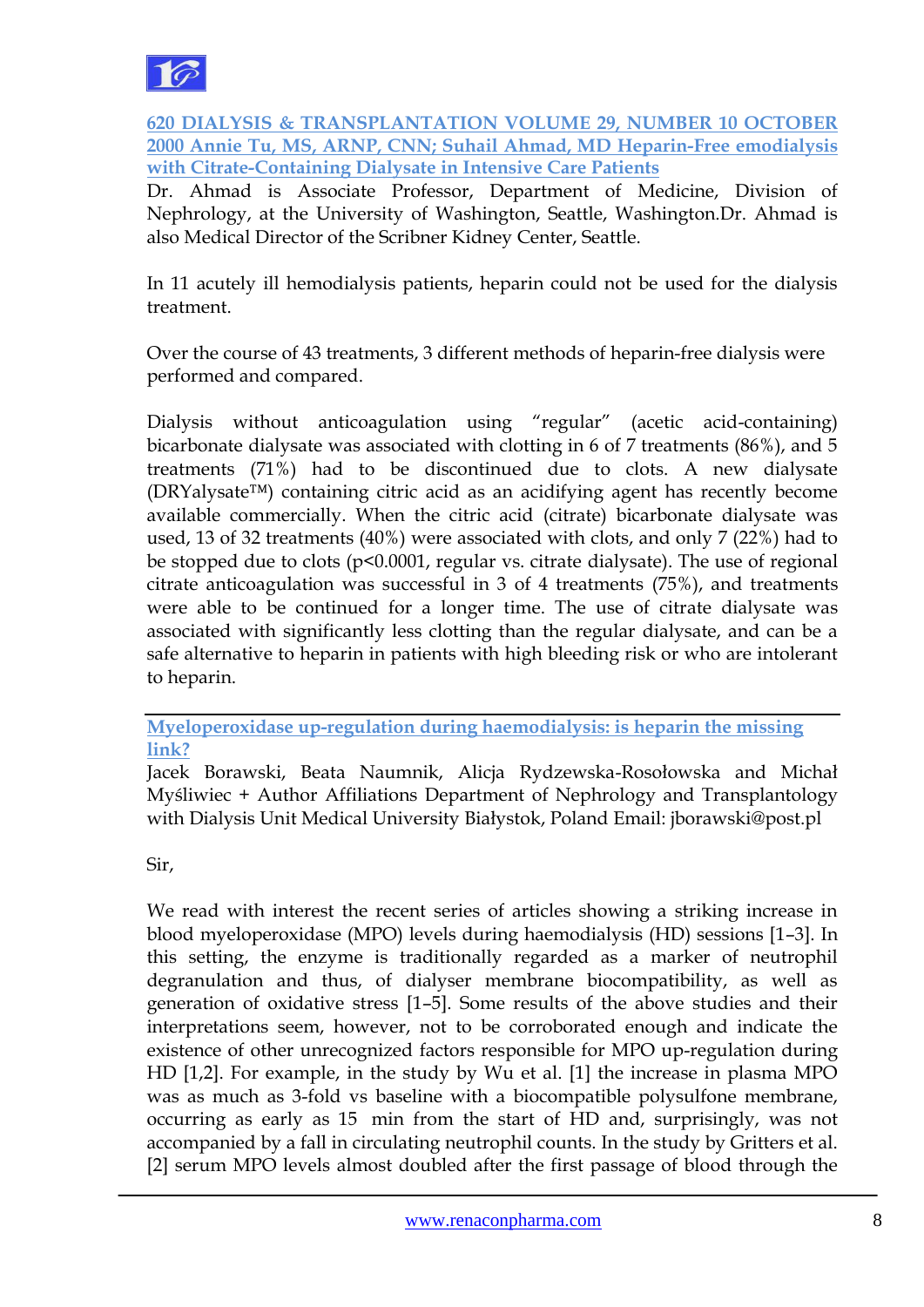

high-flux polysulfone dialyser. Notably, the effect was only observed when either unfractionated heparin or low-molecular-weight heparin dalteparin was used for temporary HD anticoagulation, and then disappeared with regional trisodium citrate anticoagulation [2]. The authors ascribed the latter absence of MPO release to the calcium-free environment created within the dialyser, and suggested that it could be a valuable approach to avoid overdialytic neutrophil degranulation. They seem, however, to have overlooked the previous report indicating no MPO upregulation during HD treatments anticoagulated with nafamostate mesylate instead of heparin [4]. In the most recent trial, Krieter et al. [3] showed a remarkable, 6-fold rise in blood MPO levels taking place 5 min after the start of HD. They also revealed a small (∼9%) but significant difference between MPO levels in blood leaving vs entering the filter, which confirms the actual but negligible intra-dialyser neutrophil degranulation. On the basis of the early high MPO levels in the predialyser blood, the authors attentively concluded that the contact of blood with the filter membrane could not be the only cause of MPO generation [3]. Unfortunately, both Wu et al. [1,5] and Krieter et al. [3] failed to specify the anticoagulation strategy used in their HD patients, ascribed the very early MPO upregulation to either 'the dialysis per se and dialysate contaminants' [5] or 'shear forces through the blood pump" [3] and prematurely ended with the statement that MPO is a useful and reliable marker of HD-induced oxidative stress.

In recent years, compelling evidence has accumulated to show that MPO is not only a neutrophil secretagogue but also an abundant constituent of vascular wall, from which it can be easily and extensively mobilized into circulating blood by exogenous heparin (for review, refer [6]). This mechanism very likely underlies the marked MPO upregulation encountered during heparin-anticoagulated HD procedures [6]. In this clinical setting, heparin should be viewed as an agent protecting the atherosclerotic arteries from oxidative stress (because of endothelial MPO depletion) rather than being harmful to them, as prematurely judged on the basis of marked plasma MPO elevations. Unfortunately, this relatively novel link between MPO and heparin [6] seems to have been either overlooked [1,3] or understudied [2] in the recent trials in HD patients, while it could clarify their results, as well as improve or call into question their meanings.

Conflict of interest statement. None declared.

© The Author [2006]. Published by Oxford University Press on behalf of ERA-EDTA. All rights reserved. For Permissions, please email: journals.permissions@oxfordjournals.org References

↵ Wu CC, Chen JS, Wu WM et al. Myeloperoxidase serves as a marker of oxidative stress during single haemodialysis session using two different biocompatible membranes. Nephrol Dial Transplant 2005; 20: 1134–1139 Abstract/FREE Full Text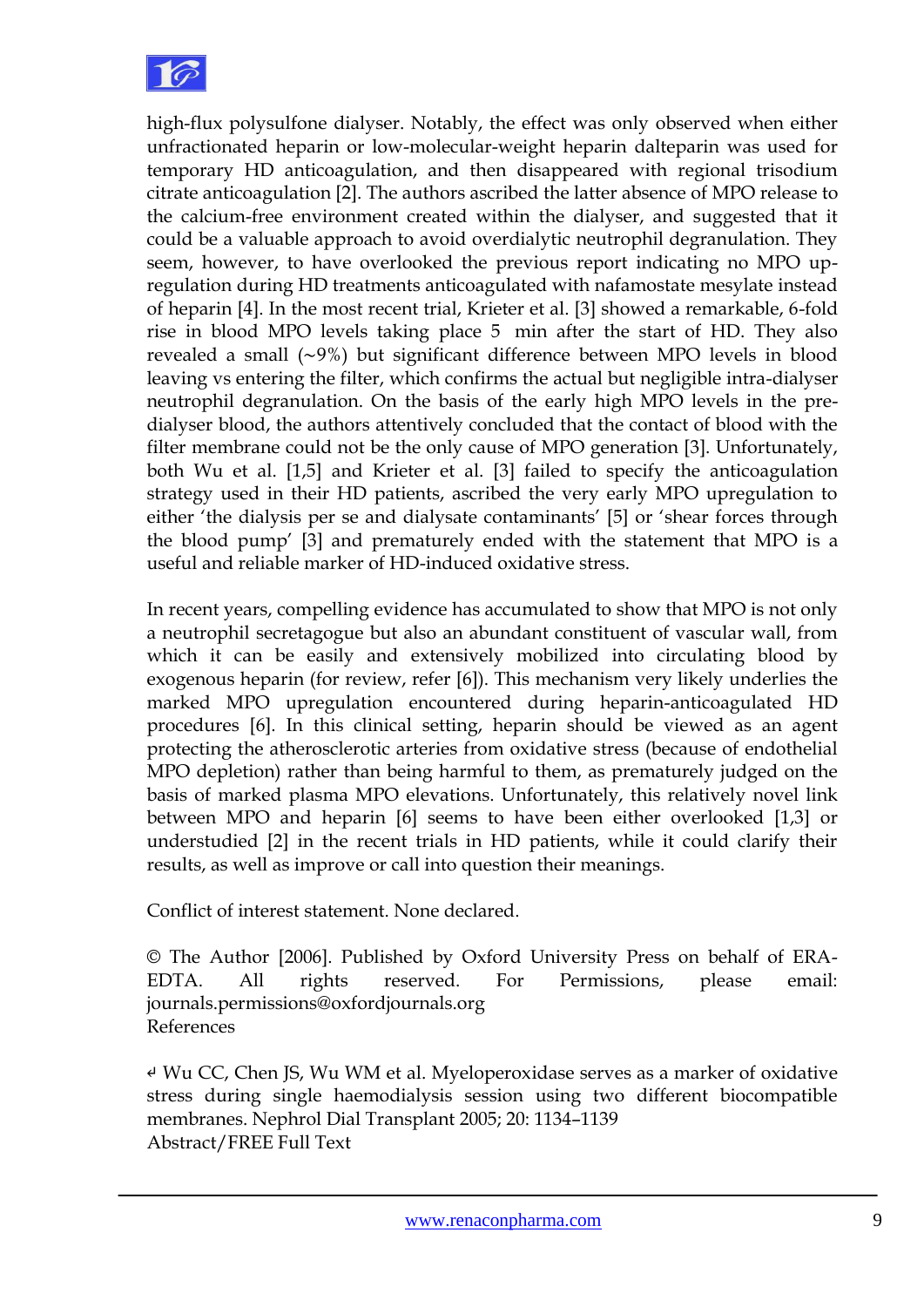

↵ Gritters M, Grooteman MPC, Schoorl M et al. Citrate anticoagulation abolishes degranulation of polymorphonuclear cells and platelets and reduces oxidative stress during haemodialysis. Nephrol Dial Transplant 2006; 21: 153–159 Abstract/FREE Full Text

↵ Krieter DH, Lemke HD, Wanner C. Myeloperoxidase serves as a marker of oxidative stress during single haemodialysis session using two different biocompatible membranes. Nephrol Dial Transplant 2006; 21: 546 FREE Full Text

↵ Inose K, Ono K, Tsuchida A et al. Active inhibitory effect of nafamostat mesylate against the elevation of plasma myeloperoxidase during hemodialysis. Nephron 1997; 75: 420–425

MedlineWeb of Science

↵ Wu CC, Lin SH, Lin YF. Reply. Nephrol Dial Transplant 2006; 21: 546 FREE Full Text

↵ Borawski J. Myeloperoxidase as a marker of hemodialysis biocompatibility and oxidative stress: the underestimated modifying effects of heparin. Am J Kidney Dis 2006; 47: 37–41

**Citrate dialysate (CD) is well tolerated in patients with advanced liver failure and bleeding risk, and CD resolves the dilemma of anticoagulation in these patients.** Ahmad, S., Tu, A., Division of Nephrology, University of Washington, Seattle Wash. Heparin-free citrate dialysis in end stage liver disease (ESLD) patients is well tolerated. Presented at the European Dialysis and Transplant Nurses Association congress, Madrid, Spain, September 2006.

**The use of citrate dialysate (CD) permitted a significant reduction in heparin (30% reduction) without any increase in clotting during the treatment, and without any decrease in the dose of dialysis as determined by Kt/V (urea).** Ahmad, S., Division of Nephrology, University of Washington, Seattle Wash.; Callan, R., Advanced Renal Technologies, Bellevue, Wash.; Kossmann, R., Nephrophiles, LLC (Fresenius Medical Care), Santa Fe, New Mexico, USA. Heparin reduction with citrate dialysate. Presented at the European Renal Association – European Dialysis and Transplant Association congress, Glasgow, Scotland, July 2006, and published in Nephrology Dialysis Transplantation, Volume 21 Supplement 4 2006.

Stated conclusion**: "The results from this study show that citric acid-containing dialysate is associated with increase in dialyzer reuse and appears to be related to reduced clotting."** Ahmad S, Callan R, Cole JJ, Blagg CR Increased dialyzer reuse with citrate dialysate. Hemodialysis International 2005; 9: 264-267